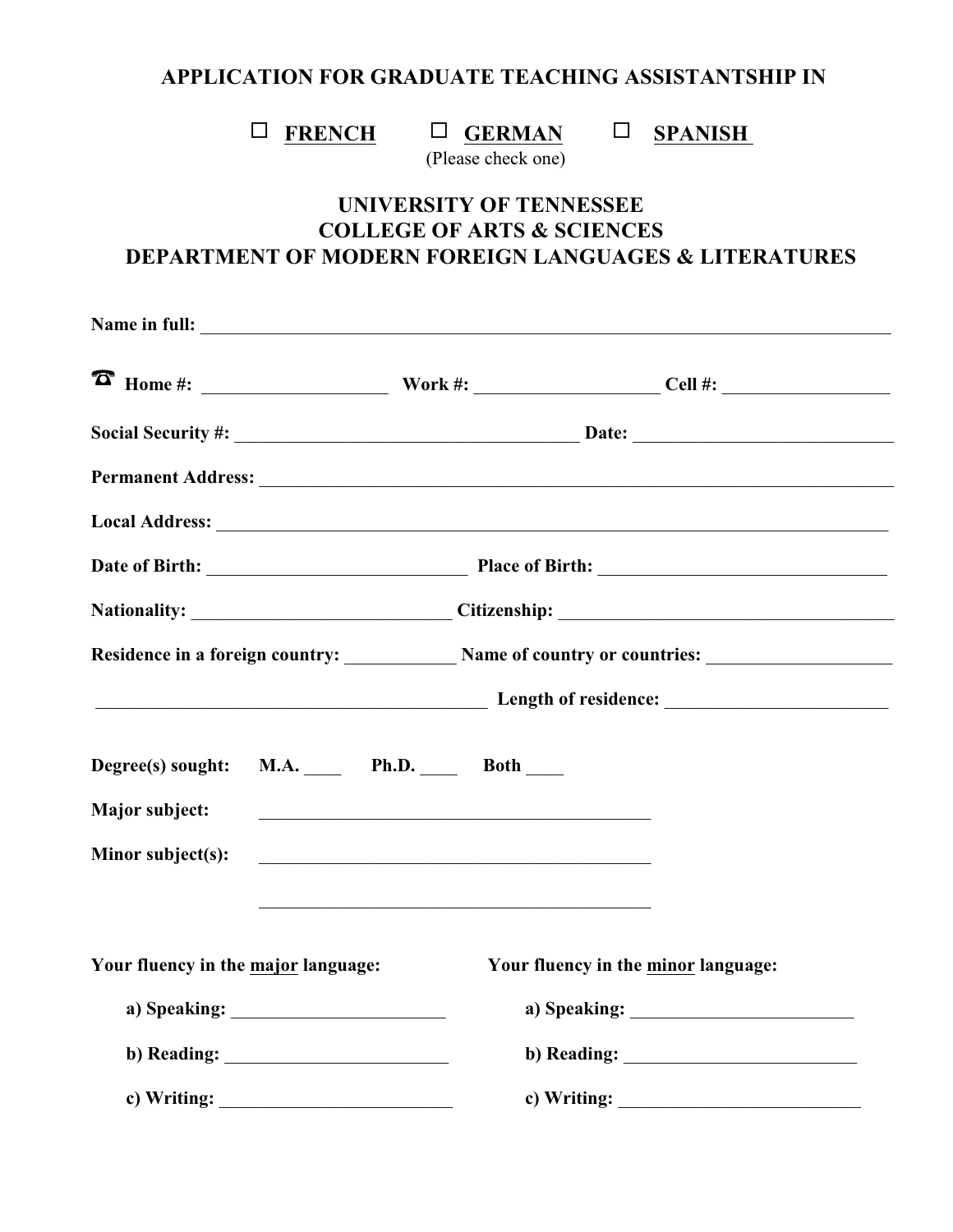| Your reason(s) for seeking a graduate degree: |
|-----------------------------------------------|
|-----------------------------------------------|

#### **Educational Background:**

| <b>Secondary School(s)</b>  | Name / Location | <b>Dates Attended</b> | Degree(s)                         |
|-----------------------------|-----------------|-----------------------|-----------------------------------|
|                             |                 |                       |                                   |
|                             |                 |                       |                                   |
|                             |                 |                       |                                   |
| <b>College / University</b> | Name / Location | <b>Dates Attended</b> | Degree(s)<br>[Major, Minor, etc.] |
|                             |                 |                       |                                   |
|                             |                 |                       |                                   |
|                             |                 |                       |                                   |
|                             |                 |                       |                                   |
|                             |                 |                       |                                   |

 $\_$  . The contribution of the contribution of the contribution of the contribution of  $\mathcal{L}_1$ 

 $\_$  , and the set of the set of the set of the set of the set of the set of the set of the set of the set of the set of the set of the set of the set of the set of the set of the set of the set of the set of the set of th

\_\_\_\_\_\_\_\_\_\_\_\_\_\_\_\_\_\_\_\_\_\_\_\_\_\_\_\_\_\_\_\_\_\_\_\_\_\_\_\_\_\_\_\_\_\_\_\_\_\_\_\_\_\_\_\_\_\_\_\_\_\_\_\_\_\_\_\_\_\_\_\_\_\_\_\_\_\_\_\_\_\_\_\_\_\_

 $\_$  , and the set of the set of the set of the set of the set of the set of the set of the set of the set of the set of the set of the set of the set of the set of the set of the set of the set of the set of the set of th

**Honors or Awards Received:** \_\_\_\_\_\_\_\_\_\_\_\_\_\_\_\_\_\_\_\_\_\_\_\_\_\_\_\_\_\_\_\_\_\_\_\_\_\_\_\_\_\_\_\_\_\_\_\_\_\_\_\_\_\_\_\_\_\_\_\_\_

**Extra-curricular activities:** \_\_\_\_\_\_\_\_\_\_\_\_\_\_\_\_\_\_\_\_\_\_\_\_\_\_\_\_\_\_\_\_\_\_\_\_\_\_\_\_\_\_\_\_\_\_\_\_\_\_\_\_\_\_\_\_\_\_\_\_\_\_

**Have you ever been employed by the University of Tennessee?** \_\_\_\_\_\_\_\_\_\_\_\_

If so, when and where?

**Positions you have held related to your field of study (exclusive of service in the armed forces):**

| <b>Position</b> | Location | <b>Length of Service</b> |
|-----------------|----------|--------------------------|
|                 |          |                          |
|                 |          |                          |
|                 |          |                          |
|                 |          |                          |
|                 |          |                          |